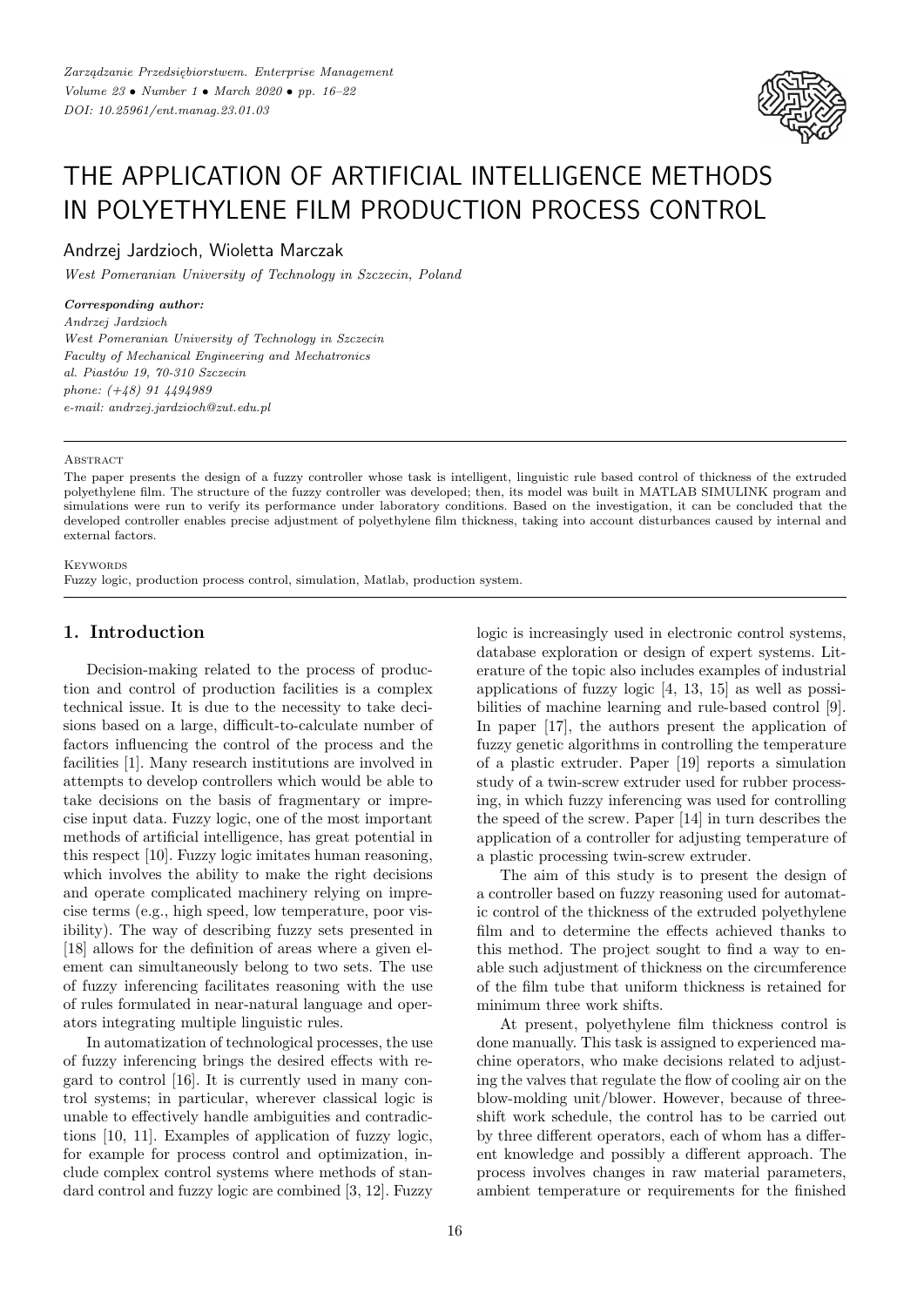product. Frequently, errors arise from slow response to changing external conditions. Therefore, an objective was established to develop a controller which would enable prompt, rule-based control of cooling the blower and ensure continuation of production according to technological requirements. Due to the lack of predefined control algorithms and the possibility to use expert knowledge expressed in the form of linguistic rules, a decision was made to develop a fuzzy-reasoning based controller. In the assumed setting, a fuzzy controller is a decision-making module placed in the adaptive setting.

The paper is divided into five parts. The first part includes an overview of the existing literature on the use of artificial intelligence methods for production process control. Part two introduces the research problem related to process control in the field of polyethylene film production. The third part is devoted to the description of the fuzzy-logic controller design and development. Part four presents a MATLAB-based simulation study of the operation of the developed fuzzy controller. Part five contains a conclusion and recommendations for further research.

### **2. Description of the research problem**

The object of the study is the blow molding production process used for manufacturing polyethylene film. Its principal task is to obtain uniform thickness of the film on the circumference while being within tolerance range stated by the customer. At present, the machine is operated by an operator. Thickness measurements are performed manually and followed by manual adjustment of the slit width of the nozzle. Actions taken by operators and the general production system are described in the authors' earlier works [6–8]. In [6] a schematic diagram of a blow-molding extrusion machine with automatic control of film thickness is presented, along with a' detailed description of the principle of the operation of a cooling ring with automatic sector adjustment.

Having performed thickness measurements, the operator is able to assess in which place the set screws should be manually adjusted to regulate the slit width of the nozzle in order to even out the thickness of the film on the circumference of the film tube. The adjustments of set screws are made according to the operator's knowledge and experience. It is therefore possible that each of the operators will make a different decision to solve the issue by machine adjustment. They have different knowledge and experience, so the actions they undertake may differ as well; consequently, the result may be different than expected. The time needed to obtain the desired film thickness may vary, too, which may lead to increasing amounts of production waste.

Another type of situation in which a problem connected with the thickness of the film on the circumference of the film tube may appear is the change in the ambient temperature over the three work shifts; for example, an overnight drop in temperature by 15 degrees Celsius. A way to regulate film thickness then is to set the cooling on the cooling ring. This, however, excludes the possibility of sector adjustment of film thickness only in required places. The cooling is increased or decreased around the entire circumference of the film tube.

Due to a relatively long response time, varying reactions to the necessity of adjustments depending on the human operator's knowledge and experience and limitations resulting from machine construction, a decision was made to develop and apply a controller based on fuzzy-reasoning in adjusting the thickness of the film.

# **3. Design of a fuzzy logic-based controller for controlling the process of polyethylene film extrusion**

Fuzzy control systems enable the control of nonlinear objects whose non-linearity makes it difficult to describe them by analytical methods. Characteristic features of fuzzy control include:

- the possibility of expressing a problem in a natural language on the basis of the "expert's" experience through an analysis of relationships between input and output data sets, which facilitates its understanding;
- the ability to model highly complex non-linear dependencies where analytical description is difficult or impossible;
- the use of adaptive parameter selection technique on the basis of learnable data (ANFIS – Adaptive Neuro-Fuzzy Inference Systems);
- flexibility and resilience to imperfect data;
- application of parallel computing;
- the possibility of combining with conventional control methods [2].

In order to utilize the expertise of the human operators controlling the process of polyethylene film production, the concept of a fuzzy controller suited to the process under consideration was proposed. A major challenge was to enable the application of existing linguistic rules to automatic, intelligent decision-making when the necessity to intervene in the manufacturing process arises. On the grounds of previous experience, it was concluded that remedial action is often delayed. Additionally, manual regulation prevents the possibility of adjusting film thickness in all sectors of the polyethylene tube. Consequently, it may happen that a large batch of the material is of inadequate quality  $-$  the thickness of the produced film is too low with regard to the customer's specifications. It is often the case that the thickness of the film is too high and although the customer does not raise objections, it needs to be borne in mind that higher thickness is reflected in additional costs generated by higher consumption of raw material and energy needed to heat it.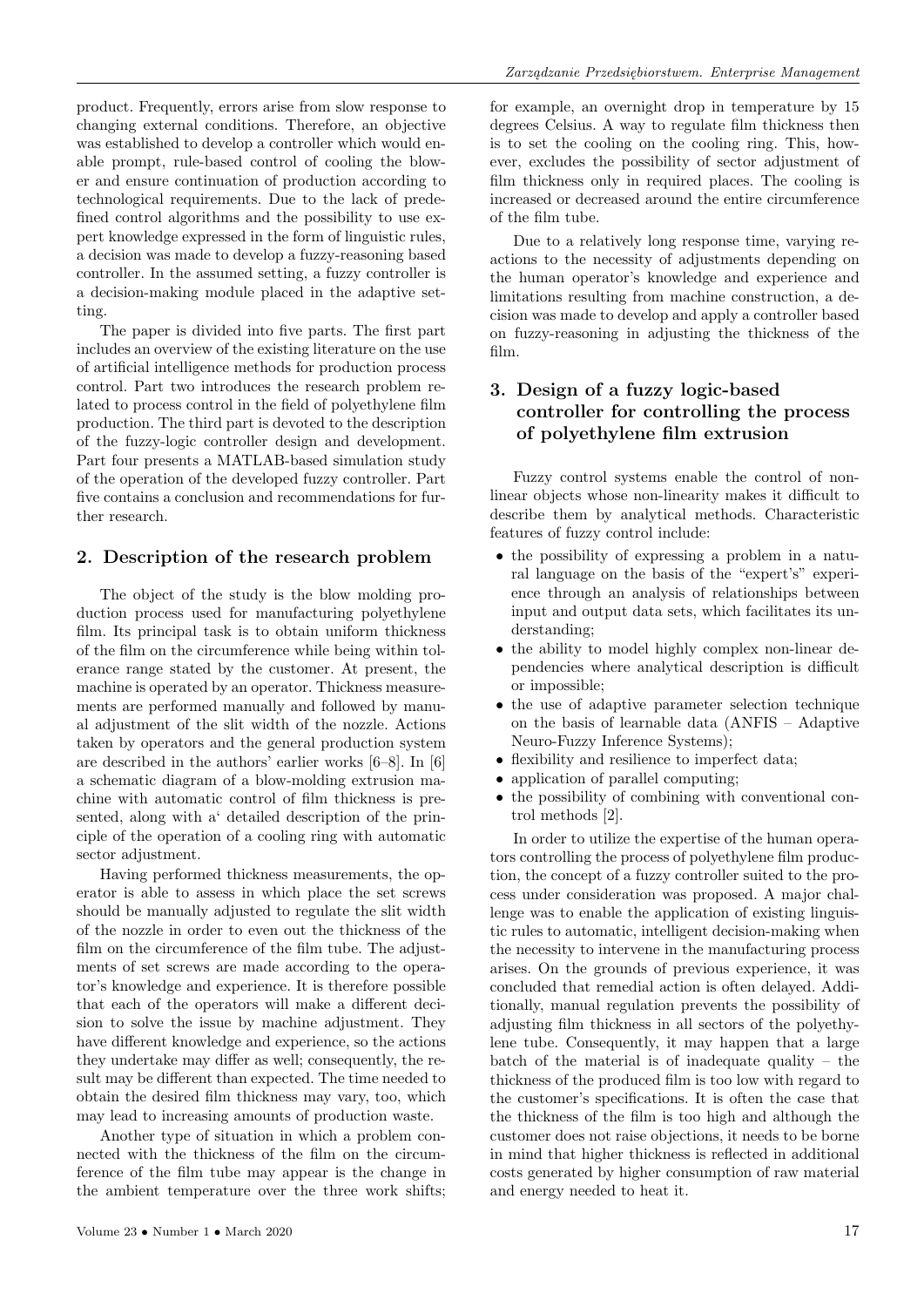The experiments conducted on a test stand demonstrated that adequate control of film thickness primarily depends on the time of response to the occurring disturbances. It is also crucial to take regulatory action in the exact sector of the tube where the deviation beyond tolerance range occurred. For the purposes of concept development, it was suggested that a film thickness sensor should be installed directly on the machine. It was assumed that measurement readings would be transmitted to the main computer, where the data would then be verified based on a fuzzy-reasoning controller. Signals generated by the controller would be sent to the cooling ring at the bottom of the extruder. If the thickness was too high, the cooling should decrease; if the film was too thin, the cooling intensity should increase. Measurements should be performed throughout the entire period of production. Figure 1 shows the concept of application of Fuzzy Logic controller for automatic control of film thickness in the process of extrusion.



Fig. 1. The concept of application of Fuzzy Logic controller for automatic control of film thickness in the process of extrusion: 1 – film thickness sensor, 2 – measurand converter, 3 – control panel with Fuzzy Logic controller for film thickness adjustment, 4 – segmented cooling ring with automatic airflow regulation.

The tool used for film thickness measurement is a standard touch sensor (Fig. 2). A capacitive sensor is mounted on an air suspension arm and remains in continuous contact with the sheet.



Fig. 2. Sensor used for film thickness measurement.

Measurement readings are transferred to the main computer, where they are verified and appropriate action is taken. Controlled cooling by means of airflow results in adjusting film thickness directly where it is necessary. Figure 3 presents a segment cooling ring with automatic regulation of film-cooling airflow.



Fig. 3. Segment cooling ring with automatic regulation of film-cooling airflow:  $1 -$  dual-flow cooling ring,  $2 -$  adjusting actuators,  $3$  – actuator unit,  $4$  – actuator positioning drive, 5 – perimetric air inlet; arrows mark the outflow of air.

For the cooling ring to function properly, a sufficient airflow is necessary. During automatic operation, positions of the actuators are shown with regard to zero position. Before a new product is introduced or the machine is started, the cooling ring actuators should be set to neutral.

The system for adjusting film thickness operates continually. It retrieves information about the current state of the manufacturing system. Then reasoning is performed and subsequently a parameter is generated, which determines the accuracy of the decision to decrease or increase the cooling of the extruded film by the adjusting actuators on the cooling ring.

The fuzzy controller is developed on the basis of data concerning film thickness measurements performed directly on the extruder in conditions of mass production.

Three input variables were used for the fuzzy controller: x1, x2, and x3.

The first variable (x1) is the difference between the preset and the actual thickness of the film. The values of this variable may be positive or negative. The maximum negative value of the variable is  $-10$ , and the maximum positive value is  $+10$ . Assuming that the nominal thickness of the film is  $15 \mu m$  and the current measurement of film thickness in the examined sample is 25  $\mu$ m, the value of variable x1 is +10. Both maximum values, positive and negative, serve to indicate the range to be covered by the fuzzy sets.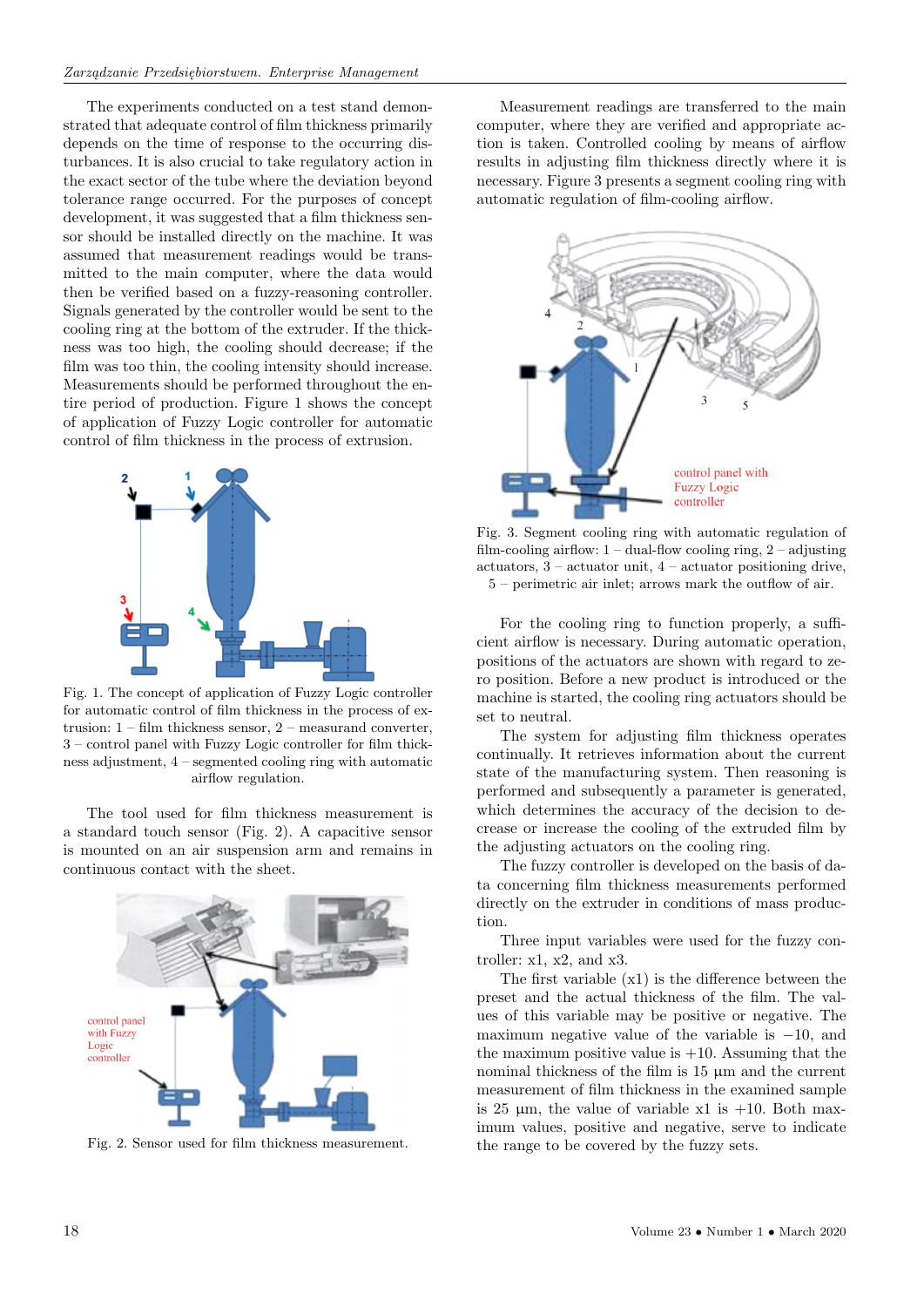The second variable, x2, is the position of the last measurement in the area indicated by six sigma. The values of this variable may be positive or negative. The maximum negative value of the last measurement position is −3. In this area, there are points whose value is below the center line of the control chart. The maximum positive value is  $+3$ . This area contains points whose value is above the center line of the control chart. The values of variable x2 are defined by the ranges of positions of points within the distance of  $\pm/-3$  sigma from the mean value of film measurements indicated on the control chart. It is very important in which zone, below or above the center line, the last measurement is because it may signal process deregulation, which may result in significant variation in film thickness on the perimeter.

The third variable, x3, is the ambient temperature. The possible values range from the minimum  $+10°C$  to the maximum  $+35^{\circ}$ C. These represent the lowest and the highest ambient temperature recorded during the study. The ambient temperature matters as a change in temperature influences the thickness of the film extruded in a given moment.

The values of input variables were divided into intervals. Variables x1 and x2 were divided into 7 intervals: very large positive (bardzo duża dodatnia, bdd), large positive (duża dodatnia, dd), small positive (mała dodatnia, md), close to zero (bliska zeru, bz), small negative (mała ujemna, mu), large negative (duża ujemna, du), very large negative (bardzo duża ujemna, bdu). Variable x3 was divided into 5 intervals: very small (bardzo mała, bm), small (mała, m), medium (średnia, ś), large (duża, d) and very large (bardzo duża, bd).

The output variable is the degree of opening of actuators regulating the cooling in the automatic ring (y). As with variables x1 and x2, it was divided into 7 intervals.

The procedure based on fuzzy  $logic - in$  this case, the decision concerning the setting of actuators regulating the cooling – consists of three stages: fuzzification, i.e. converting input variables into fuzzy variables; inferencing with the use of linguistic rule base; and defuzzification, i.e., obtaining a single number from the output variable. Figure 4 presents the stages of the inferencing process based on fuzzy logic.

At the fuzzification stage, the particular input variable values are given the values of fuzzy sets that describe them. The input variable is interpreted here as a linguistic variable with appropriately defined values. A classic theory of sets assumes that any given element can "partially belong to a set" and this membership can be expressed by a real number from the range  $(-0, 1)$ whose value is determined by a properly defined membership function [5].

Table 1 presents the particular linguistic variables and their assigned membership functions.

In fuzzy logic, inferencing is based on linguistic rules. These rules are composed of a conditional block (a premise, IF-statement) and a conclusion block Yj starting after the word THEN. The fuzzification process enables direct use of rules expressed in linguistic terms. Figure 5 shows sample linguistic rules used for assessing the degree of opening of the actuators regulating the cooling. In the controller's rule base there are 245 rules which determine the degree of opening of the actuators regulating the cooling in the automatic ring. The number of rules is the product of the numbers of fuzzy sets.

Figure 6 shows a graph of transfer function in the devised fuzzy controller. It is a simple way of establishing when the value of output variable will be the lowest and when the highest.



Fig. 4. Inferencing process based on fuzzy logic.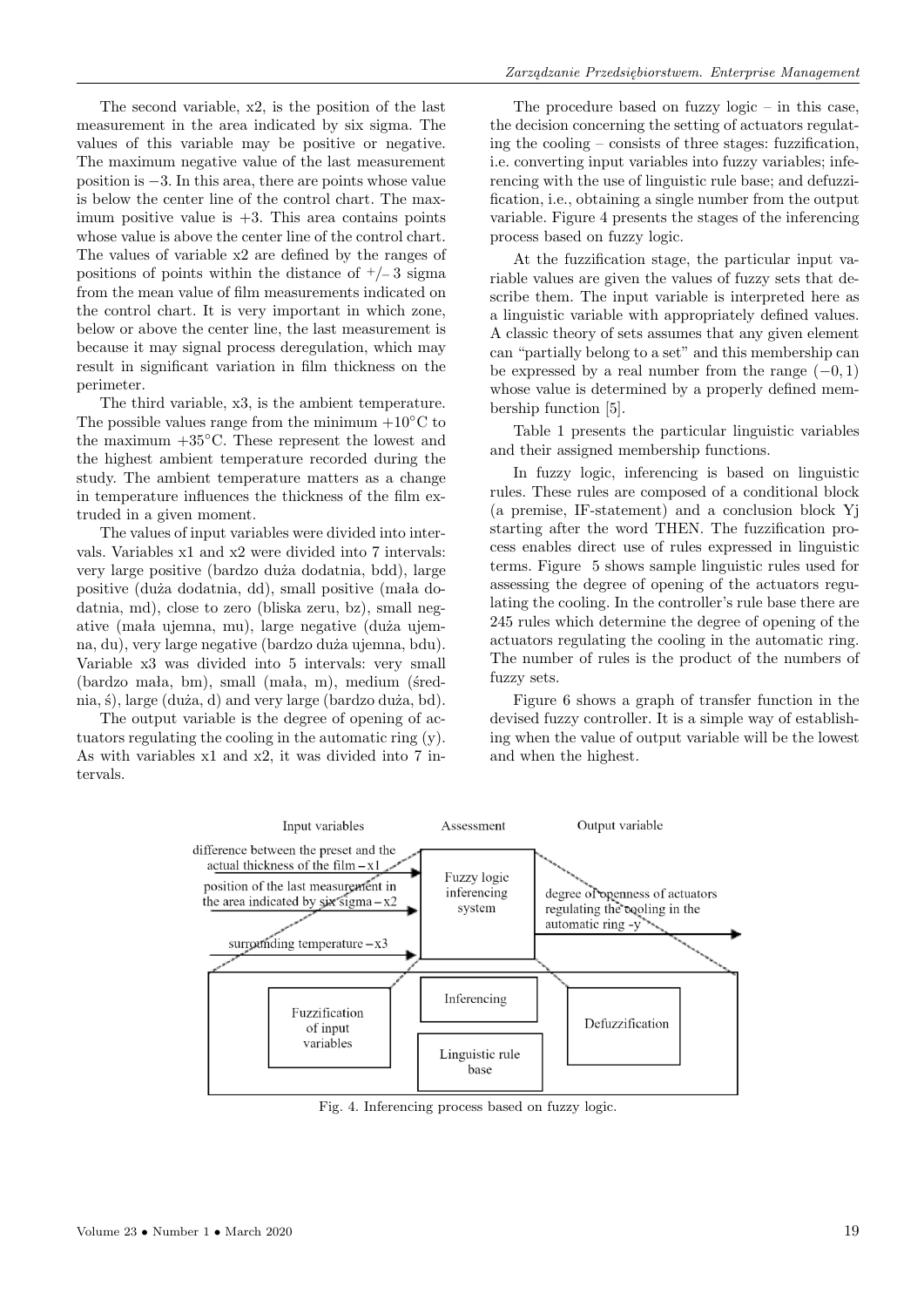Table 1

Linguistic variables and their assigned membership functions for the FL controller under development.

| Linguistic variable description                                                                                                                                                                                                                                                         | Membership functions                                                                                                                                                                 |  |
|-----------------------------------------------------------------------------------------------------------------------------------------------------------------------------------------------------------------------------------------------------------------------------------------|--------------------------------------------------------------------------------------------------------------------------------------------------------------------------------------|--|
| $x1$ – difference between the preset and the actual thick-<br>ness of the film $[\mu m]$ ;<br>values:<br>very large positive (bdd),<br>large positive (dd),<br>small positive (md),<br>close to zero (bz),<br>small negative (mu),<br>large negative (du),<br>very large negative (bdu) | <b>BDU</b><br>DU<br><b>BDD</b><br>мı<br>BZ<br>DD<br>۱n<br>0.5<br>$\overline{2}$<br>.10<br>$\cdot 8$<br>$\cdot 6$<br>$\cdot$ 4<br>$\cdot$ 2<br>$\theta$<br>6<br>8<br>$\sqrt{4}$<br>10 |  |
| $x2$ – position of the last measurement in the area in-<br>dicated by six sigma;<br>values:<br>very large positive (bdd),<br>large positive (dd),<br>small positive (md),<br>close to zero (bz),<br>small negative (mu),<br>large negative (du),<br>very large negative (bdu)           | <b>BZ</b><br>DU<br><b>MJ</b><br><b>MD</b><br><b>DD</b><br><b>BDD</b><br>0.5<br>$\cdot$ 2<br>$\cdot$ 1<br>$\theta$<br>$\overline{2}$<br>$\cdot$ 3<br>$\overline{1}$                   |  |
| $x3$ – ambient temperature [ $°C$ ];<br>values:<br>very small (bm),<br>small (m),<br>medium (ś),<br>large (d),<br>very large (bd)                                                                                                                                                       | ś<br>D<br><b>BD</b><br>0.5<br>10<br>15<br>20<br>25<br>30<br>35                                                                                                                       |  |
| $y$ – degree of opening of actuators regulating the cool-<br>ing in the automatic ring;<br>values:<br>very large positive (bdd),<br>large positive (dd),<br>small positive (md),<br>close to zero (bz),<br>small negative (mu),<br>large negative (du),<br>very large negative (bdu)    | <b>DU</b><br><b>MJ</b><br>BZ<br><b>DD</b><br><b>BDD</b><br>3DU<br><b>MD</b><br>0.5<br>$-0.2$<br>$\mathbf{0}$<br>$-0.8$<br>$-0.6$<br>$-0.4$<br>0.2<br>0.4<br>0.6<br>0.8               |  |

- 1. If (x1 is BDU) and (x2 is BDU) and (x3 is BM) then (y is DD) (1) 5. If (x1 is BDU) and (x2 is BDU) and (x3 is BD) then (y is BDD) (1) 167. If (x1 is MD) and (x2 is DD) and (x3 is M) then (y is MU) (1) 241. If (x1 is BDD) and (x2 is BDD) and (x3 is BM) then (y is BDU) (1) 245. If (x1 is BDD) and (x2 is BDD) and (x3 is BD) then (y is DU) (1)
- Fig. 5. Examples of rules used for assessing the degree of opening of the actuators regulating the cooling.

The fuzzy inference value is transferred to the defuzzification block. As a result of defuzzification the value is obtained for the degree of opening of the actuators regulating the cooling in the automatic ring. In the devised controller, defuzzification is performed by using the Mean of Maximum technique (MOM).



Fig. 6. Graphical presentation of transfer function in the fuzzy controller.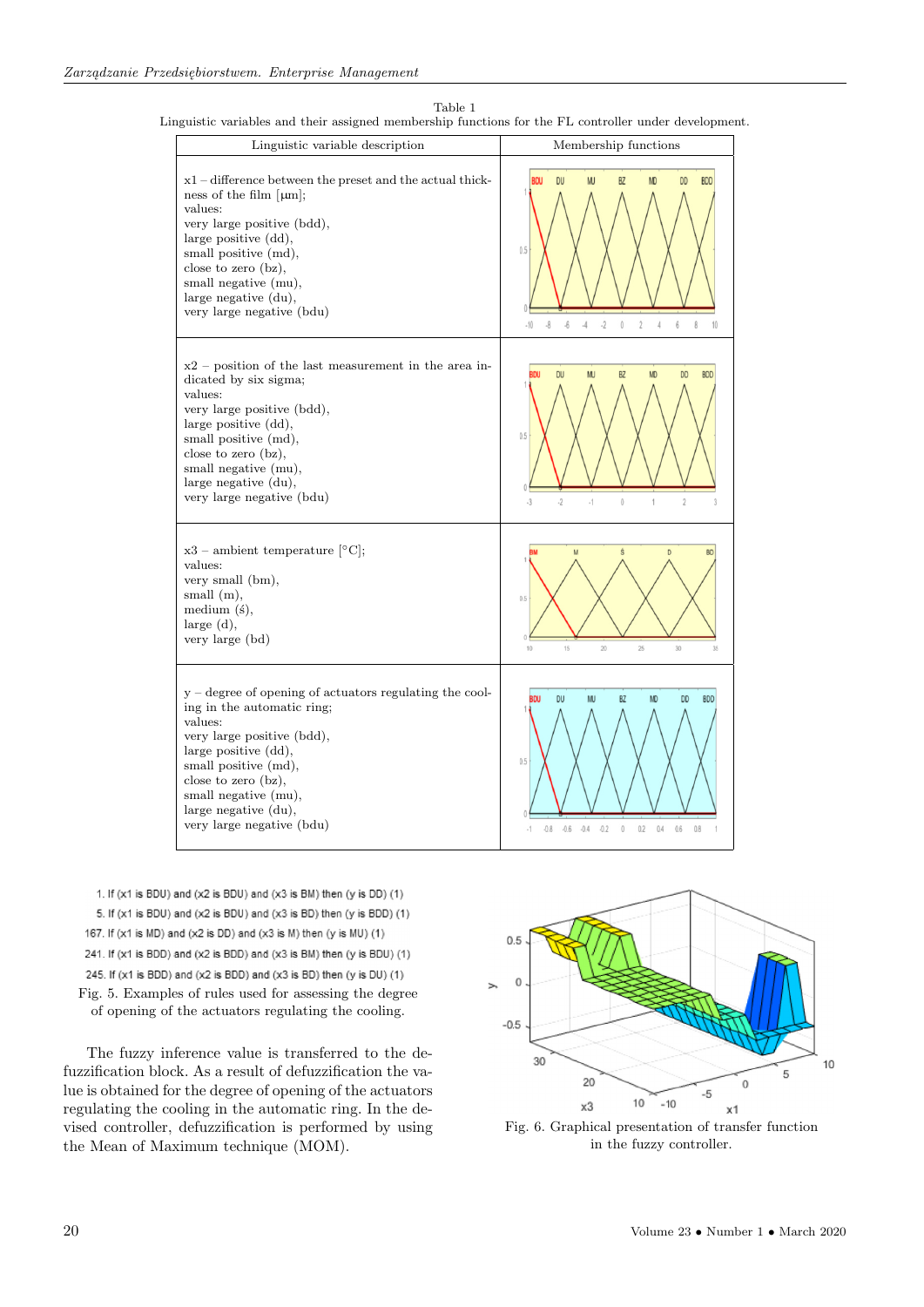## **4. Simulation studies presenting the developed fuzzy controller's**

Simulation studies were conducted with the use of Matlab program with Fuzzy Logic Toolbox and SIMULINK modules. Actual data obtained in the process of polyethylene film production were used in the studies.

Figure 7 shows the way in which the rules of fuzzy inference influence the data transferred to the fuzzy controller. Three vertical lines indicate the values supplied to the fuzzy controller: the difference between the preset and the actual thickness of the film  $= 10$ , the position of the last measurement in the area indicated by 6 sigma  $=$  3 sigma, the temperature of the surroundings  $= 35^{\circ}$ C. The yellow color indicates that the particular variable belongs to fuzzy sets. The blue color indicates that the output variable belongs to fuzzy sets. The value of this variable – here, the degree of opening of the actuators regulating the cooling  $-$  is determined during defuzzification. In this case, the degree of opening of the actuators regulating the cooling equals −0.66. This means that the opening of the actuators is reduced, which leads to a reduction of cooling airflow and consequently to a decrease in the thickness of the film.

Table 2 presents the results of the simulation. The first three columns include input variables. These input variables were: the difference between the preset and the actual thickness of the film (variable x1), the position of the last measurement in the area indicated by six sigma (variable x2), the ambient temperature (variable x3). The last column includes the output variable y determining the degree of opening of the actuators regulating the cooling. In the row below the variables, comments on the particular results can be found. In accordance with the accepted procedure, if there is no need for intervention through adjustment of airflow actuators, then the degree of opening of the actuators regulating the cooling equals 0. If the degree of opening is more than 0, then the airflow is increased, which influences the thickness of the film. In situations where the degree of opening is less than 0, the opening of the actuator is reduced and the airflow is consequently reduced, resulting in the decrease in film thickness.



Fig. 7. Fuzzy controller operation example – the degree of opening of the actuators regulating the cooling.

| $Lx$ chipiai y resultos or simulation.                                             |                                                                                                                                  |                                                    |                                                                                             |  |
|------------------------------------------------------------------------------------|----------------------------------------------------------------------------------------------------------------------------------|----------------------------------------------------|---------------------------------------------------------------------------------------------|--|
| x1 the difference<br>between the preset<br>and the actual thickness<br>of the film | x2 the position of the last<br>measurement in the area<br>indicated by six sigma [s]                                             | x3 the ambient temperature<br>$\lceil$ °C $\rceil$ | y the degree of opening<br>of the actuators regulating<br>the cooling in the automatic ring |  |
| $+10$                                                                              | $+3$                                                                                                                             | 35                                                 | $-0.66$                                                                                     |  |
| Comment                                                                            | Reduction of the opening of actuators regulating the cooling is required, which will result in<br>reduced thickness of the film  |                                                    |                                                                                             |  |
| $+1$                                                                               | $+1.5$                                                                                                                           | 20                                                 | $-0.16$                                                                                     |  |
| Comment                                                                            | Reduction of the opening of actuators regulating the cooling is required, which will result in<br>reduced thickness of the film  |                                                    |                                                                                             |  |
| $+10$                                                                              | $+3$                                                                                                                             | 10                                                 | $-0.9$                                                                                      |  |
| Comment                                                                            | Reduction of the opening of actuators regulating the cooling is required, which will result in<br>reduced thickness of the film  |                                                    |                                                                                             |  |
| $-10$                                                                              | $-3$                                                                                                                             | 35                                                 | $+0.9$                                                                                      |  |
| Comment                                                                            | Increase in the opening of actuators regulating the cooling is required, which will result in increased<br>thickness of the film |                                                    |                                                                                             |  |
| $-10$                                                                              | $-3$                                                                                                                             | 10                                                 | $+0.66$                                                                                     |  |
| Comment                                                                            | Increase in the opening of actuators regulating the cooling is required, which will result in increased<br>thickness of the film |                                                    |                                                                                             |  |

Table 2 Exemplary results of simulation.